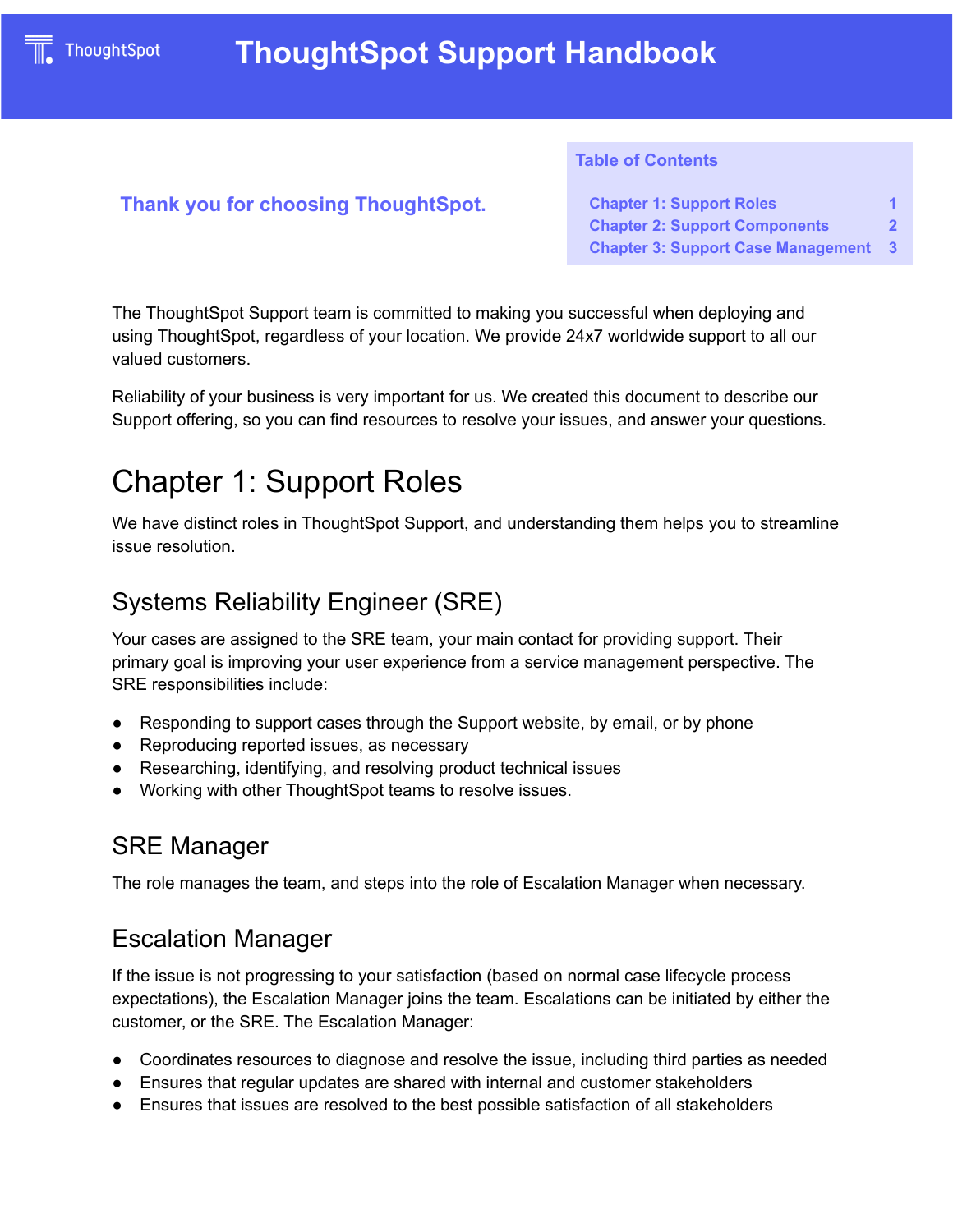# Customer Success Architect (CSA)

The CSA is your main contact for architecting the ThoughtSpot solution. *The CSA is a member of the paid professional services team.*

The CSA:

- Oversees the engagement from Launch Kickoff to Wrap-Up
- Helps define the architecture and solution approach
- Assists the CSE with solution implementation
- Helps the client Product Owner with story selection and use case prioritization

# Customer Engagement Manager (EM)

The EM implements the solution, working in tandem with the CSA. *The EM is a member of the paid professional services team.*

The EM:

- Participates in architecture and planning activities
- Acts as primary implementation person for ThoughtSpot on the project
- Trains the implementation team and end users

# Customer Success Manager (CSM)

The CSM assists when starting ThoughtSpot in your organization.

The CSM works with your entire team to identify and establish the correct fit, the right team, and the optimal plan. The CSM coordinates the ABCs of your ThoughtSpot experience: Adoption, Benefits, and Competency Building.

# <span id="page-1-0"></span>Chapter 2: Support Components

We have a multifaceted approach to ensure the success of ThoughtSpot deployments.

# Support Cases

We help you resolve product issues through our online support case management system.

# Alert Monitoring

ThoughtSpot product implements an intelligent alerting system that sends regular system status reports and alerts to ThoughtSpot Support when it encounters critical events. These notifications prompt SREs to engage, and resolve all ThoughtSpot issues.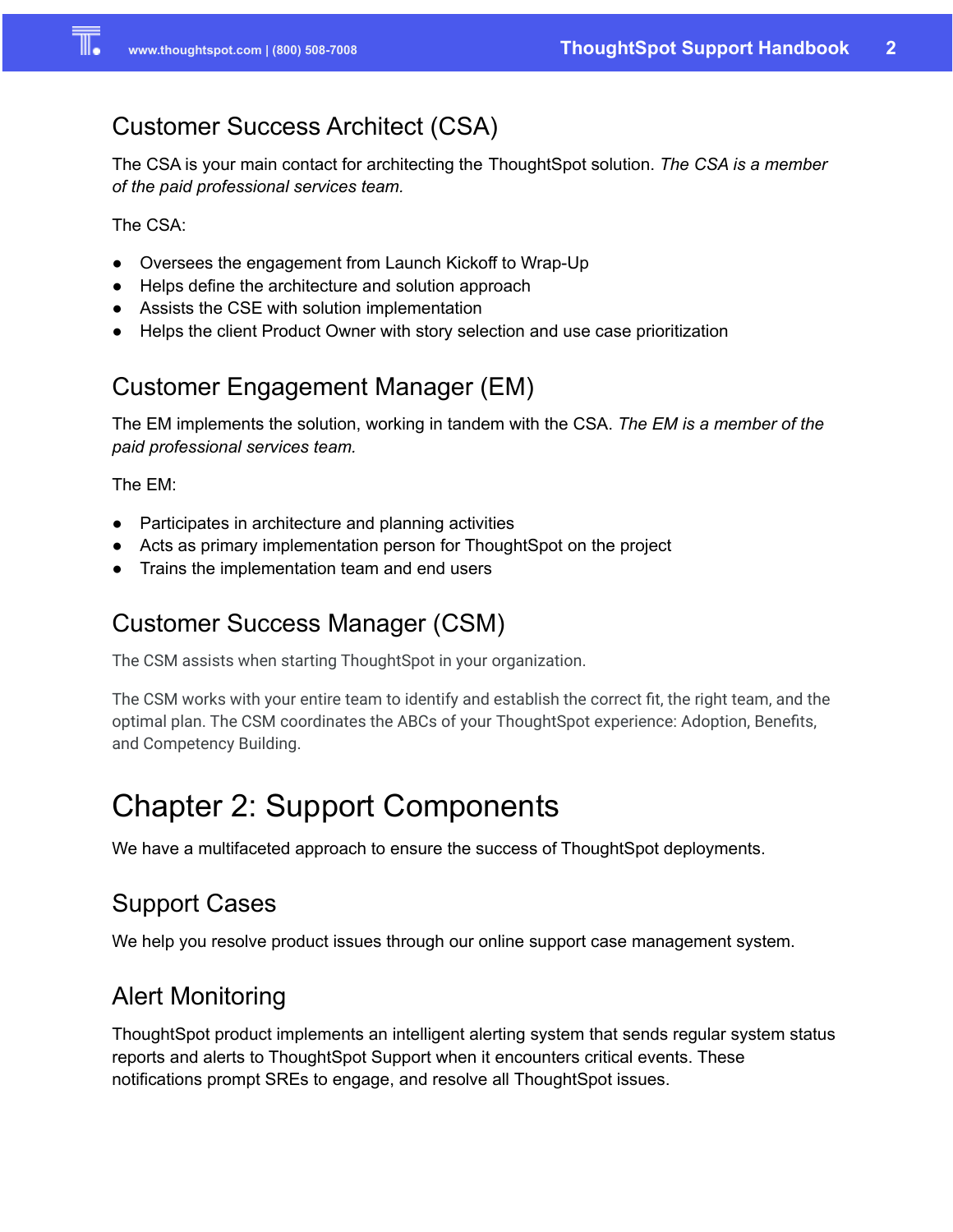## Metrics and Diagnostics

The ThoughtSpot product records application and system metrics, and sends these to ThoughtSpot Support. These metrics provide the SRE team with visibility into capacity and system resource usage, and allows them to prevent or quickly resolve issues.

When working on cases, ThoughtSpot Support may collect diagnostic information on the system, and also request that you share the information with us. You can securely share the diagnostics with us through our secure ThoughtSpot File Server.

## Remote Access

To help with diagnosing the issues, and to perform administrative tasks such as software upgrades, ThoughtSpot Support needs remote access to your system. This access may include using a web browser to view ThoughtSpot service status pages, or starting an SSH session to execute Linux commands on ThoughtSpot nodes.

#### For ThoughtSpot Cloud clusters

The ThoughtSpot Support team doesn't have access to your Cloud instance's graphical user interface. We count on your availability to understand the user-experience via our web-conferencing solution. Please make sure that you have web access to ThoughtSpot nodes.

#### For ThoughtSpot Software clusters

ThoughtSpot Support provides the option to initiate the Reverse SSH Tunnel (RST) to establish a secure connection between ThoughtSpot nodes and ThoughtSpot tunnel server. You have complete control to initiate, monitor, or stop the secure tunnel session. This is the preferred method to obtain remote access as it doesn't block customer resources and helps in efficient resolution of the issue especially in case of round-the-clock effort being needed.

If RST is not possible for any reason, ThoughtSpot Support will use internet-based facilities, such as Zoom, for remote access. Please make sure that you have web and SSH access to ThoughtSpot nodes.

### File Server

ThoughtSpot File Server is a secure way of sharing files, like diagnostics information files or software packages for performing updates. Only valid users can access the file server.

## Product Updates

Customers can request for the latest version of ThoughtSpot or ThoughtSpot Support may recommend updates as the resolution to an issue. ThoughtSpot Support will work with you to schedule and perform product updates. As part of the update process, you'll have to download the software package from a secure ThoughtSpot File Server.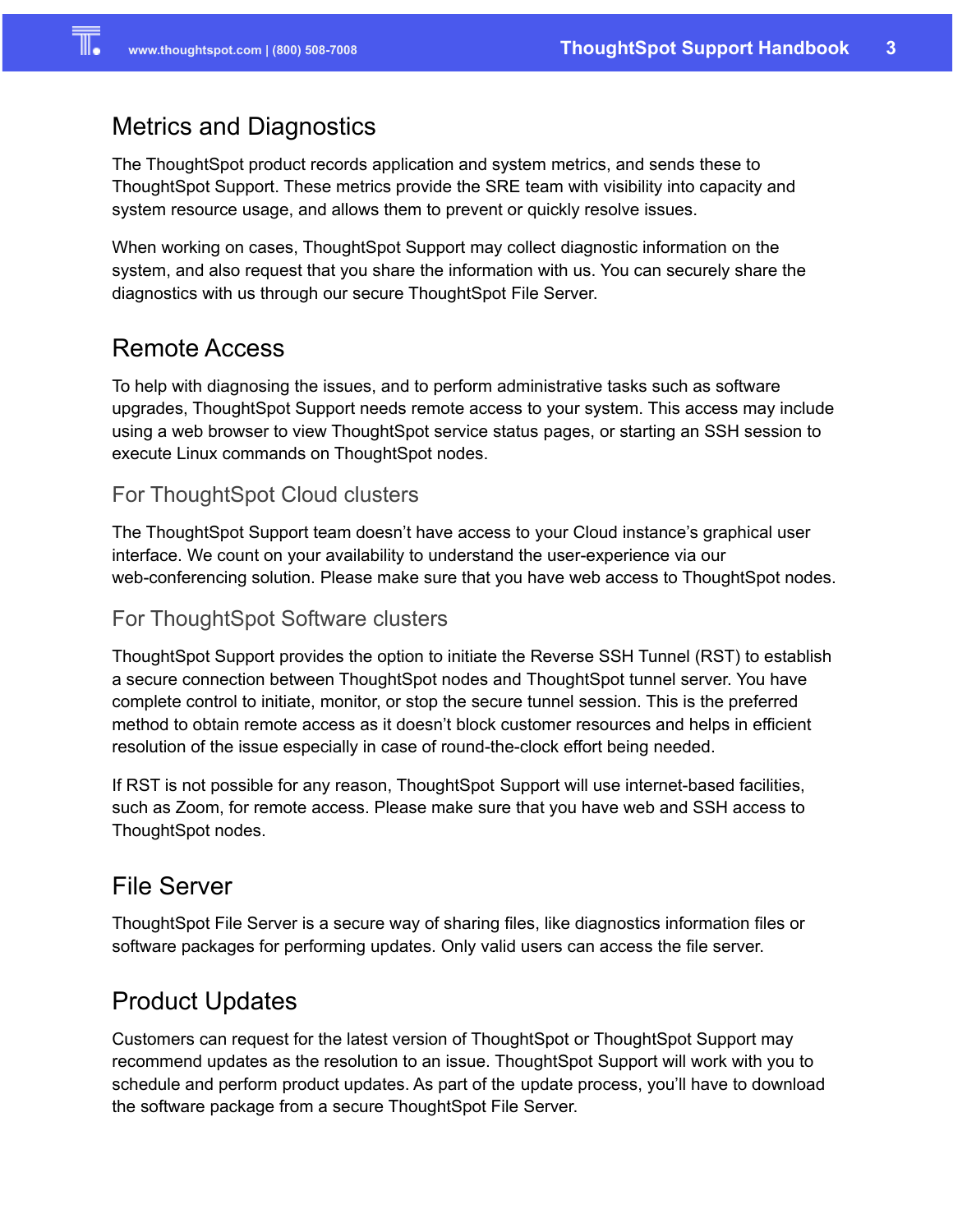For cloud customers, ThoughtSpot automatically performs Cloud Release updates on a monthly basis. ThoughtSpot Support performs the upgrade; we will notify you in advance.

# <span id="page-3-0"></span>Chapter 3: Support Case Management

# ThoughtSpot Support Portal

You must have a valid [ThoughtSpot](http://community.thoughtspot.com/) [Community](http://community.thoughtspot.com/) user to access the [Support](https://community.thoughtspot.com/customers/s/contactsupport) Portal. If you're not signed up yet, please click on "[Sign](https://community.thoughtspot.com/customers/s/login/SelfRegister) Up" and follow the instructions to register and receive access.

|        | $\overline{w}$ ThoughtSpot                            |                |     |
|--------|-------------------------------------------------------|----------------|-----|
|        | Username                                              |                |     |
|        | Password                                              |                | Hey |
| .<br>. | Log in                                                |                |     |
|        | <b>Forgot Password</b>                                | <b>Sign Up</b> |     |
|        | ThoughtSpot employee? Please login through Salesforce |                |     |

After logging into the Community, you'll see the top-level navigation options for getting help: **Product Forums**, **Best Practices**, **News**, and **Support**.

This document only describes how to submit a request for contacting ThoughtSpot Support.

- To file a new case, click **Submit Case**.
- To view your cases, click **View Cases**.

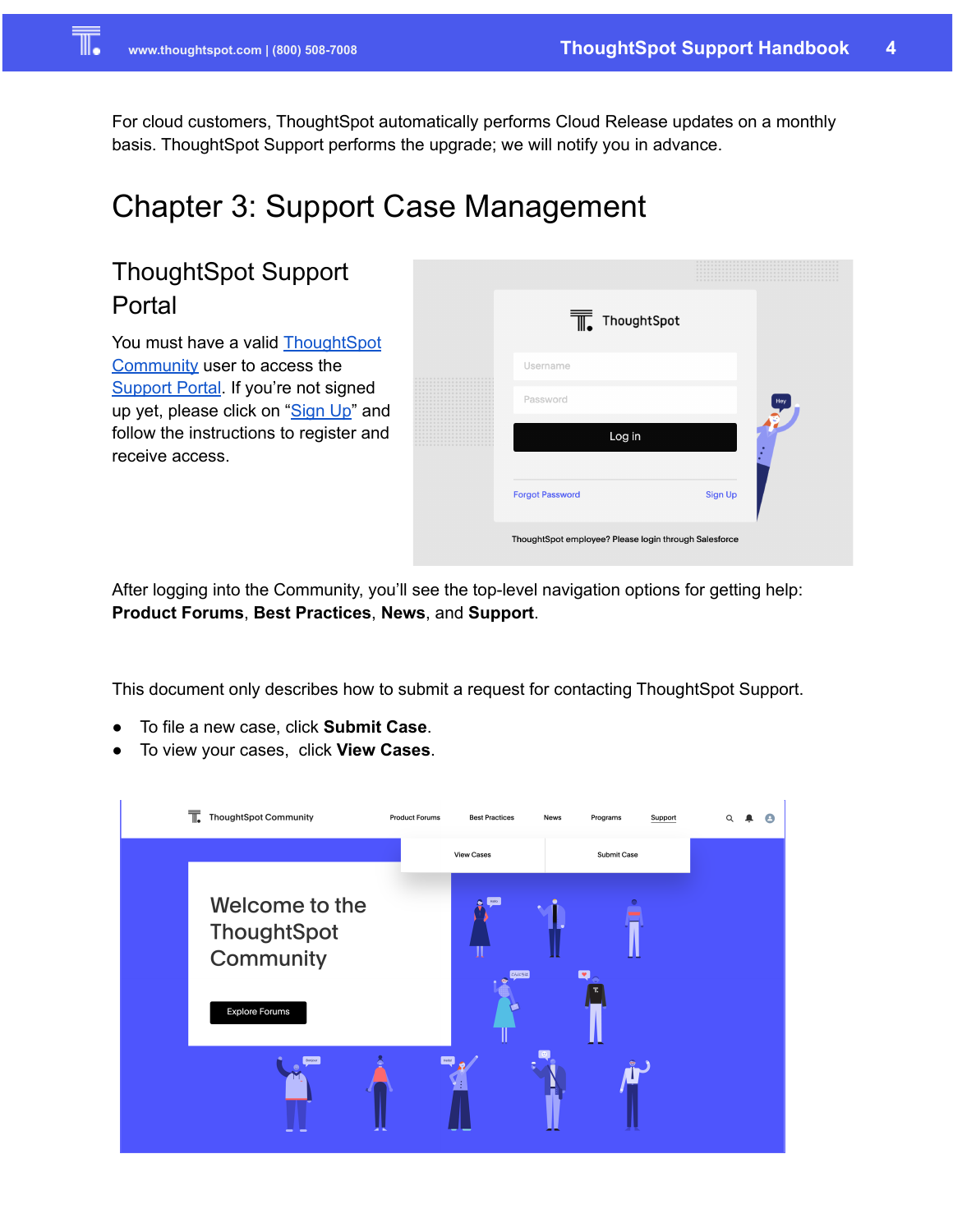Scroll down on the main page to see additional resources on **Office Hours**, **Documentation**, **Training**, and **User Groups**.

| Product<br>Forums                                                                                                                 | <b>Best</b><br>Practices                                                                                     | News &<br>Announcements                                                                              | Contact<br>Support                                                           |
|-----------------------------------------------------------------------------------------------------------------------------------|--------------------------------------------------------------------------------------------------------------|------------------------------------------------------------------------------------------------------|------------------------------------------------------------------------------|
| Ask any product questions<br>about anything related to<br>ThoughtSpot and access<br>knowledge articles on a<br>variety of topics. | Explore implementing,<br>supporting, and<br>maximizing the impact of<br>ThoughtSpot in your<br>organization. | Find out what's coming up<br>in the community, and get<br>the latest product and<br>company updates. | Need help? Log in to<br>access your case history<br>or submit a new request. |
| <b>Ask a Question</b>                                                                                                             | Learn                                                                                                        | Read                                                                                                 | <b>Submit Case</b>                                                           |
|                                                                                                                                   |                                                                                                              |                                                                                                      |                                                                              |

# Create a New Support Case

You can create a new support case through the Support Portal, or over the telephone. ThoughtSpot Support recommends that you use the Support Portal for reporting issues, especially critical ones.

To create a new case, log into the [ThoughtSpot](https://community.thoughtspot.com/customers/s/contactsupport) Community website, and click **Submit Case**.

Please provide all required information in the web form. You may notice that on the left side of the form, under **Need Answers Fast?**, we suggest Knowledge Base articles that match the keywords in the *Subject* and *Description* you provide. Click on the suggested articles to see if they help you to resolve your situation quickly.

| Have an issue you need help with?                           | Need Answers Fast?                                              |
|-------------------------------------------------------------|-----------------------------------------------------------------|
| Submit a case below and a team member will contact you soon | Find what you need here.                                        |
| *Case Customer Category                                     | How to export ThoughtSpot users to an excel<br>sheet            |
| $-None-$                                                    | Aug 11, 2020<br>٠                                               |
|                                                             | How to embed an image in a ThoughtSpot                          |
| *Priority                                                   | pinboard?<br>Aug 8, 2020                                        |
| P2                                                          | ٠                                                               |
| <b>Case Priority Subcategory</b>                            | Error: Unable to convert data using date format<br>Aug 11, 2020 |
| --None--                                                    | ۰<br>How do I update ThoughtSpot when a source col-             |
|                                                             | umn was dropped in Embrace?                                     |
| *Subject                                                    | Nov 10, 2020                                                    |
| * Description                                               | How do I determine priority?                                    |
|                                                             |                                                                 |
|                                                             | Production Software is unavailable; all<br>P <sub>0</sub>       |
|                                                             | users are blocked and productivity<br>halted.                   |
| Vpload File                                                 |                                                                 |
| Submit                                                      | Production Software is available:<br>P1                         |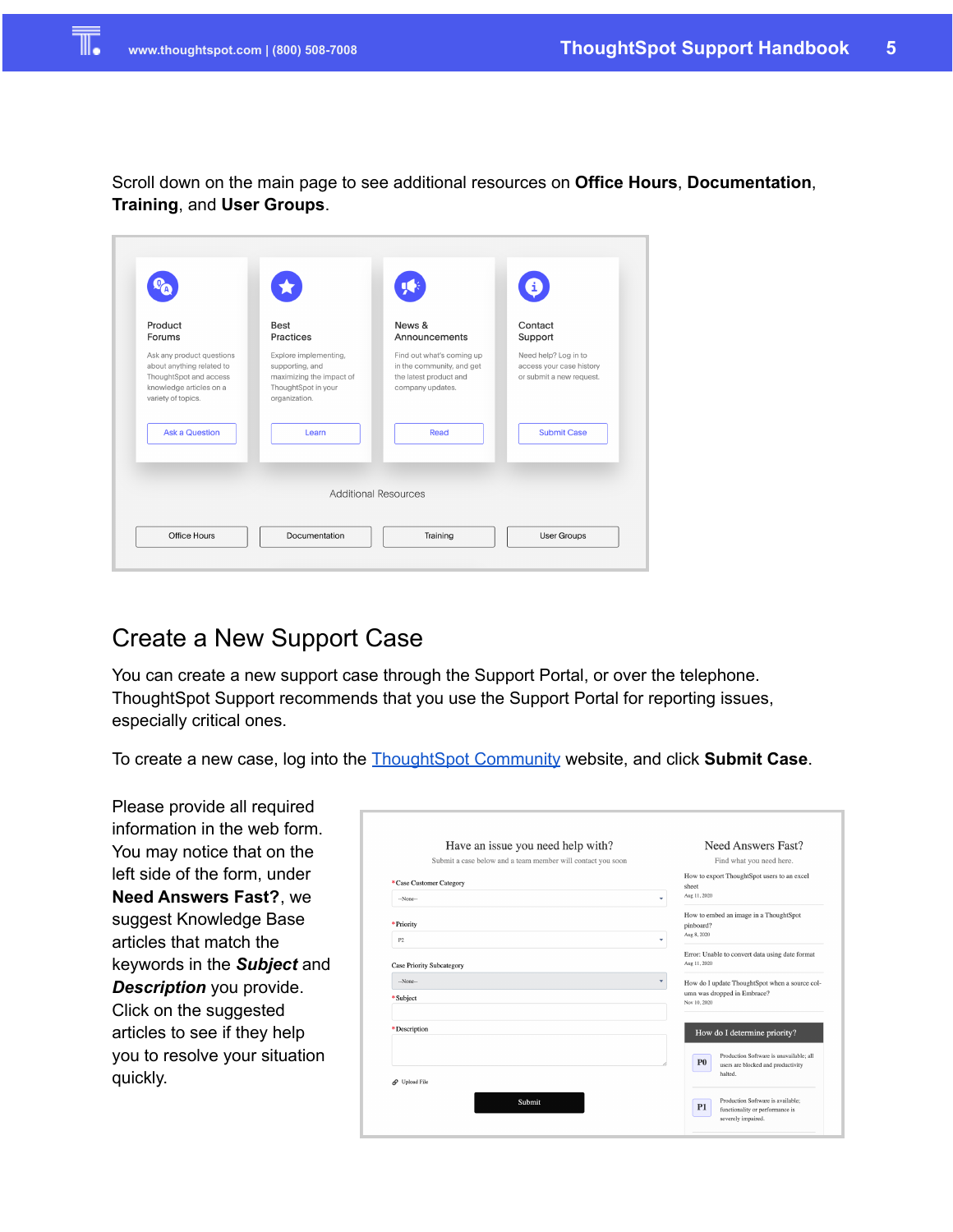Alternatively, you can open a new case by calling us on the telephone. You can find these support phone numbers on the **[Contact](https://www.thoughtspot.com/contact-us) Us** section of the ThoughtSpot website.

| <b>Region</b> | <b>Phone</b>          |
|---------------|-----------------------|
| Americas      | 1-800-508-7008, ext 1 |
| UK            | +44 (0) 20 8102 1212  |
| Germany       | +49 32 221852493      |
| France        | +33 176400256         |

Please have the following information ready, so the SRE can log your case accurately:

- Organization name
- Your email address ● Priority for the case

● Description of the issue

- Your full name
- Your phone number

## View Cases

You can view your cases, or all cases within your organization by clicking **Support** > **View Cases**.

| Recently Viewed $\blacktriangledown$ $\boxed{4}$ |                                    |                                                  |                               |                                  |                   |  |
|--------------------------------------------------|------------------------------------|--------------------------------------------------|-------------------------------|----------------------------------|-------------------|--|
|                                                  | Q Search this list                 | G                                                |                               |                                  |                   |  |
|                                                  | <b>Case Number</b><br>$\checkmark$ | Subject<br>$\checkmark$                          | <b>Status</b><br>$\checkmark$ | Date/Time Opened<br>$\checkmark$ | Case Owner $\vee$ |  |
|                                                  | 00319538                           | Here is a case<br>------------------------------ | Solved                        | 8/30/2020 2:05 PM                |                   |  |
| $\overline{2}$                                   | 00301077                           | testing for survey                               | Closed                        | 5/18/2020 8:33 PM                |                   |  |

You can change the list view, and pin a specific view as default for the next time you use the portal. **My Customer Support Case** view is for your cases, while **All Customer Support Cases** shows all cases within your organization. You can request that access when working with your ThoughtSpot Customer Success Representative.

|                |                   |                     |                         |                               |    | Recently Viewed Cases ▼<br>$\vert$ +                |
|----------------|-------------------|---------------------|-------------------------|-------------------------------|----|-----------------------------------------------------|
|                |                   |                     |                         |                               |    | <b>LIST VIEWS</b>                                   |
| $\Omega$       | Search this list  |                     | G                       |                               |    | All Customer Support Cases: Closed                  |
|                |                   |                     |                         |                               |    | All Customer Support Cases: Open                    |
|                | Case N $\uparrow$ | Contact Name $\vee$ | Subject<br>$\checkmark$ | <b>Status</b><br>$\checkmark$ |    | My Customer Support Cases: All                      |
|                |                   |                     |                         |                               |    | My Customer Support Cases: Closed                   |
|                | 00301077          | brian HOLDER        | testing for survey      | Closed                        | P2 | My Customer Support Cases: Open                     |
| $\overline{2}$ | 00319538          | brian HOLDER        | Here is a case          | Solved                        | P2 | My Customer Support Cases: Pending                  |
|                |                   |                     |                         |                               |    | My Customer Support Cases: Solved                   |
|                |                   |                     |                         |                               |    | <b>Recently Viewed</b>                              |
|                |                   |                     |                         |                               |    | Recently Viewed Cases (Pinned list)<br>$\checkmark$ |